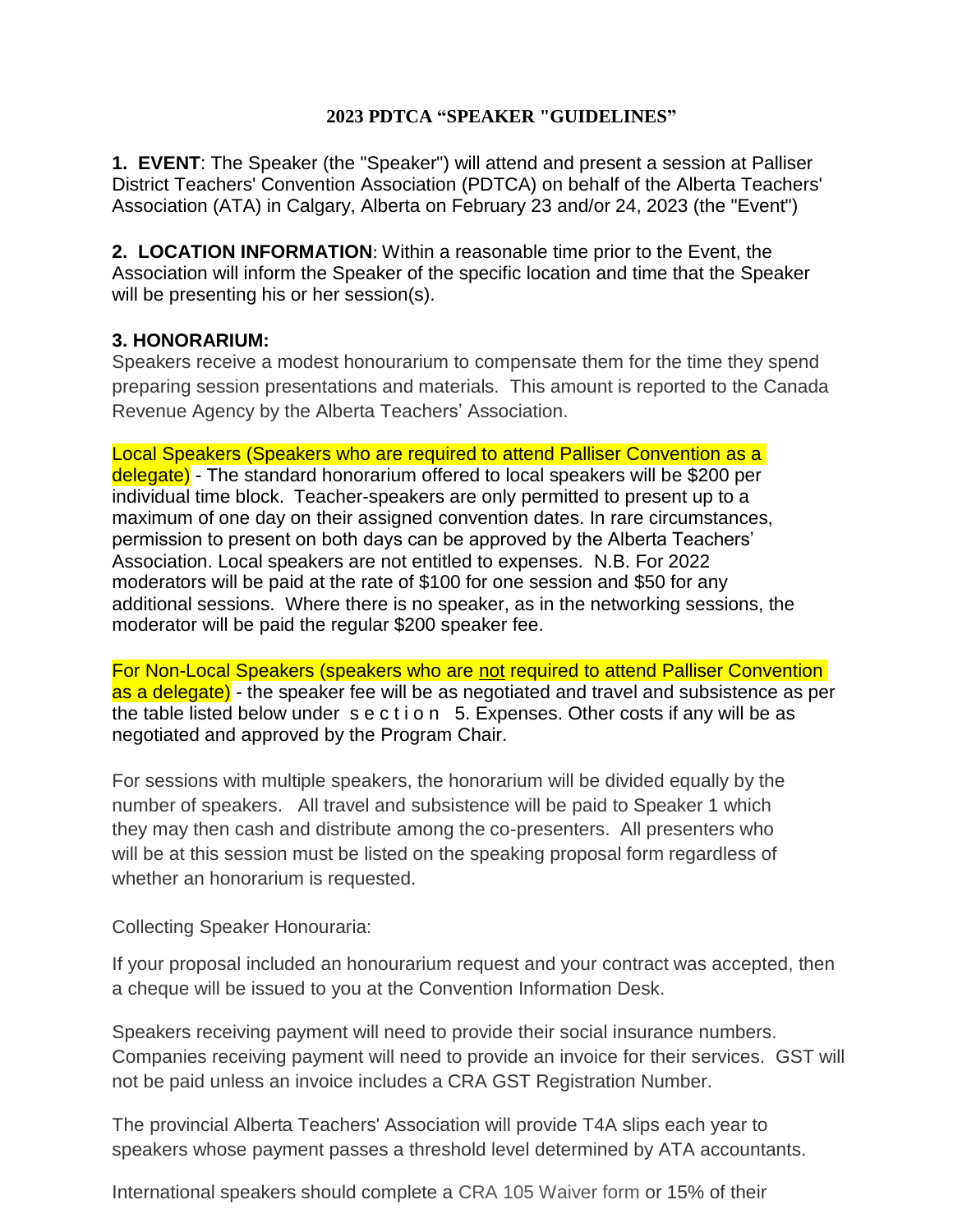honouraria will be held for tax purposes. <http://www.cra-arc.gc.ca/E/pbg/tf/r105/README.html>

**4. GST :** Goods and Services Tax (GST) charged by a Speaker who is being paid for attending the Event will be honoured only if the Speaker provides a business registration number to the Association and has billed for the amount of the GST. This number needs to be stated on an invoice provided by the speaker or agency.

# **5. EXPENSES:**

## **a. Accommodations:**

Out of town Non-Local speakers will be provided with accommodation as required at our host hotel in Calgary, currently the Hyatt Regency. Additional accommodation will be at the expense of the speaker unless pre-arranged by PDTCA. Incidentals charged to the room will not be reimbursed (i.e., liquor, movie rentals, room service, etc.). Further information regarding accommodations, if required, will be included in a speaker contract.

Any costs of accommodation beyond those of the Speaker specifically are the responsibility and at the sole expense of the Speaker, unless otherwise arranged in writing with the Association.

## **b. Travel & Subsistence**

The association will provide a noon luncheon for all speakers on the day/days the speaker is presenting a session. The speaker(s) will need to designate they would like this on the speaking proposal, so they can be added to the list.

Speakers will be reimbursed for all travel, parking and subsistence as per guidelines below. No other expenses incurred by the speaker will be covered by the Association. *The Speaker is responsible for making all travel arrangements.*

| Travel & Subsistence Allowance* |        |
|---------------------------------|--------|
| <b>Banff</b>                    | \$200  |
| Edmonton                        | \$400  |
| Fort McMurray                   | \$700  |
| <b>Grande Prairie</b>           | \$700  |
| Lethbridge                      | \$300  |
| <b>Medicine Hat</b>             | \$400  |
| Montreal                        | \$800  |
| Ottawa                          | \$600  |
| <b>Quebec City</b>              | \$1000 |
| <b>Red Deer</b>                 | \$200  |
| Saskatoon or Regina             | \$500  |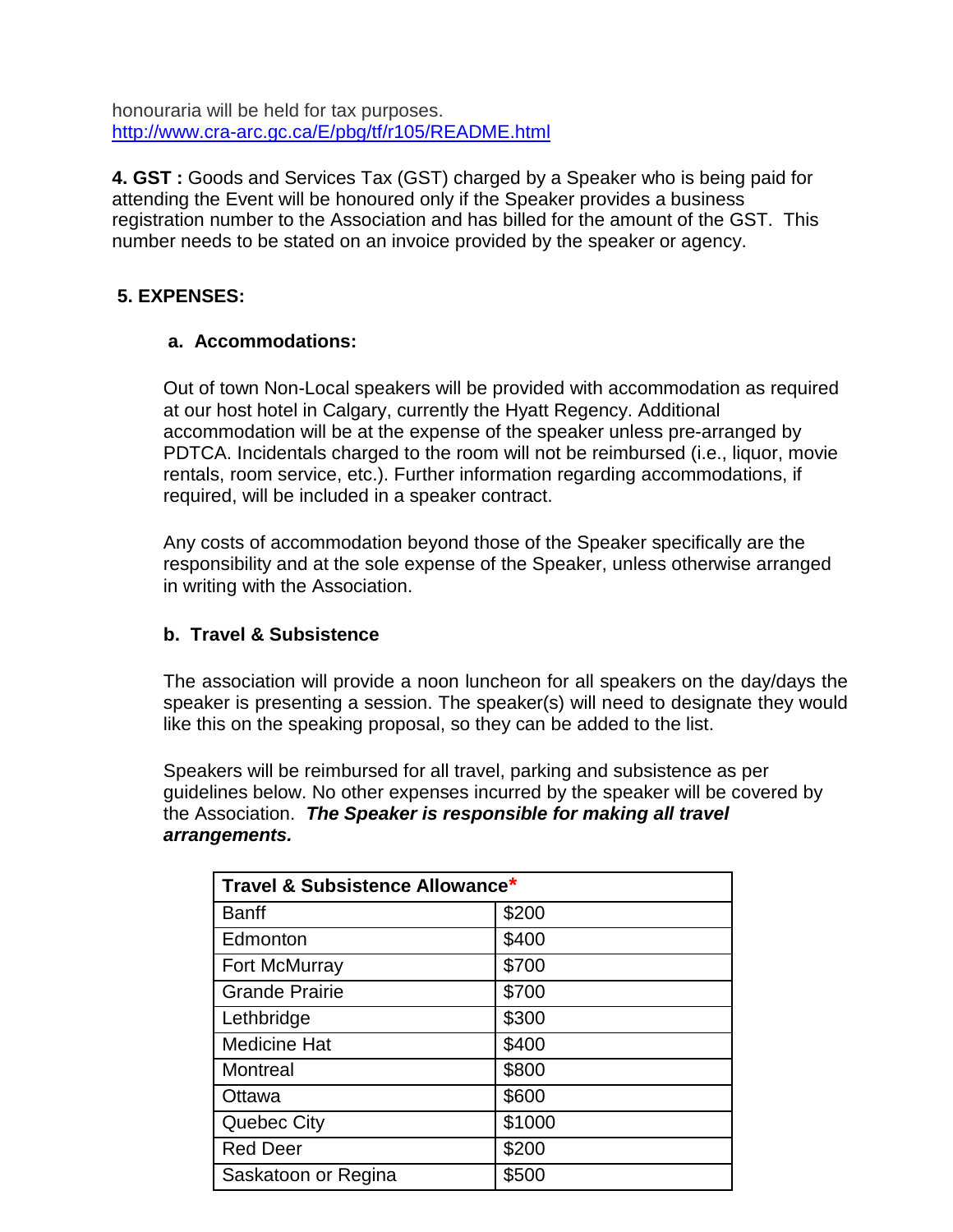| Toronto                     | \$800 |
|-----------------------------|-------|
| Vancouver                   | \$600 |
| Victoria                    | \$600 |
| Winnipeg                    | \$700 |
| <b>Calgary and Vicinity</b> | \$30  |

**\*Allowance for any locales not listed will be based on the nearest large city**. **Travel and subsistence allowance (including parking) does not apply to Local Speakers (Speakers who are required to attend Palliser Convention as a delegate).**

### **c. Photocopying Online Handouts and Material Allowance**

Photocopying will be the responsibility of the speaker. The Board will no longer provide photocopying.

You can upload handouts for delegates to download using an upload link in Sched.org. Instructions will be emailed to you in January of the convention year.

### **d. Release Time for Speakers -** *Only one day of release time per day(s) on which the speaker is presenting is offered. Must be requested at the time of submitting the speaking proposal.*

Should a contract be offered, the speaker will be required to provide additional contact information in order to ask the appropriate people permission for the speaker to be released. **It is the sole responsibility of the speaker to provide the appropriate contact information, please update your speaking proposal**

**with the email address(es). The deadline for providing the information is October 31st**.

- **6. AUDIO-VISUAL:** You will be provided with a microphone, podium, av cart(with power), lcd projector, a screen, and speakers. Laptops, overhead projectors, and smartboards are NOT provided. Speakers will also be responsible for any special adaptor cables such as Dongles if they need anything beyond the regular laptop to LCD projector connection.
- **7. PARTICIPANT FEES & PRE-REGISTRATION:** It is the sole responsibility of the speaker to establish the participant fee and include the participant fee in the speaking proposal and collect all fees. (eg. for an art session, the delegates may use paint supplies during the session and thus need to be charged a fee to cover these costs) **PDTCA will not be responsible for reimbursement of any noncollected fees.**

If you request pre-registration, please note that we only allow pre-registration for sessions with a maximum of 30 participants or fewer.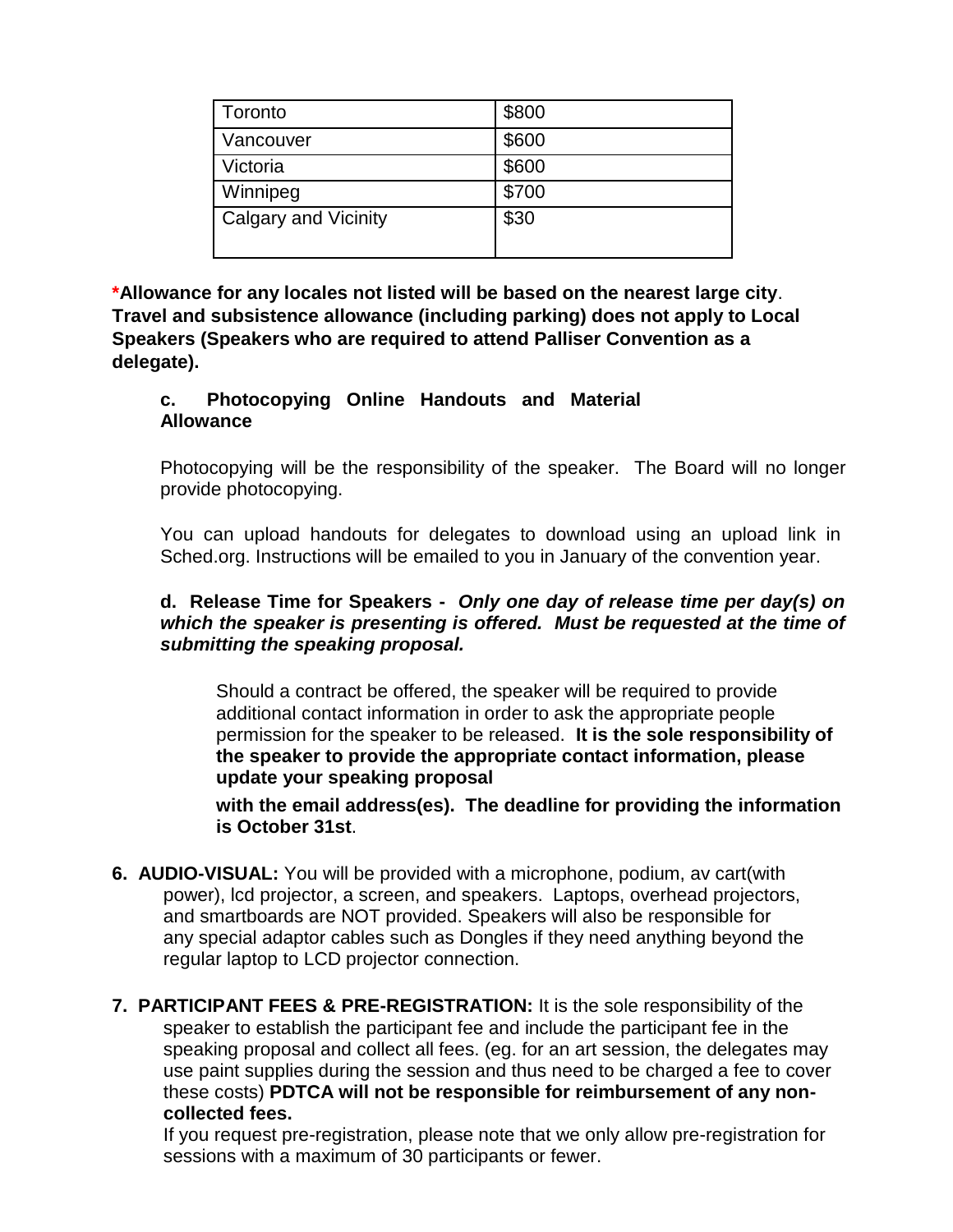**8. PAYMENT:** Should a contract be offered, the speaker must provide either (a) a SIN or (b) an invoice(with the business registration number) from a company. This information will be used as required by the Canada Revenue Agency (CRA) to report income. Please be prepared to provide your SIN when you receive your check at the convention desk. **Non-resident (eg- US Speaker) speakers must also provide a tax waiver form. If this form is not provided, 15% of the speaker fee will be withheld as Canadian taxes and submitted to Revenue Canada. Download form:**

<http://www.cra-arc.gc.ca/E/pbg/tf/r105/README.html>

Submit to: Calgary Tax Services Office 220 4th Avenue South East Calgary AB T2G 0L1 Fax: 403-264-5843

**9. CONFLICT OF INTEREST:** The Speaker must refrain from selling any materials or products or otherwise engaging in any promotional activity within the context of the lectures or sessions at which he or she is presenting. If a speaker chooses, he or she may contact His/Her publisher to request that a booth be available for promotion of His/Her books and materials. Booths can be booked through: PDTCA Exhibits Chair email: Tara Hrysak [exhibits@pdtca.org](mailto:exhibits@pdtca.org)

PDTCA helps provide an onsite Book Store for the sale of speaker books or other products. Please list your books in the online Speaking Proposal.

## **10. CANCELLATION**

- a. The Speaker may cancel his or her appearance at the Event without penalty, provided that:
	- i. the Association receives written notice of such cancellation by no later than **90 days** prior to the Speaker's first scheduled speaking engagement at the Event; or
	- ii. in the event that the Speaker's cancellation is by reason of illness or bereavement, the Association receives from the Speaker:
		- 1. written notice of such cancellation prior to the Speaker's first scheduled speaking engagement at the Event; and
		- 2. satisfactory confirmation, within 2 weeks of the conclusion of the Event, that an illness or bereavement in fact existed which necessitated the Speaker's cancellation of his or her appearance at the Event.
- b. If the Speaker cancels his or her appearance at the Event, but fails to do so in accordance with Clause 10a) above: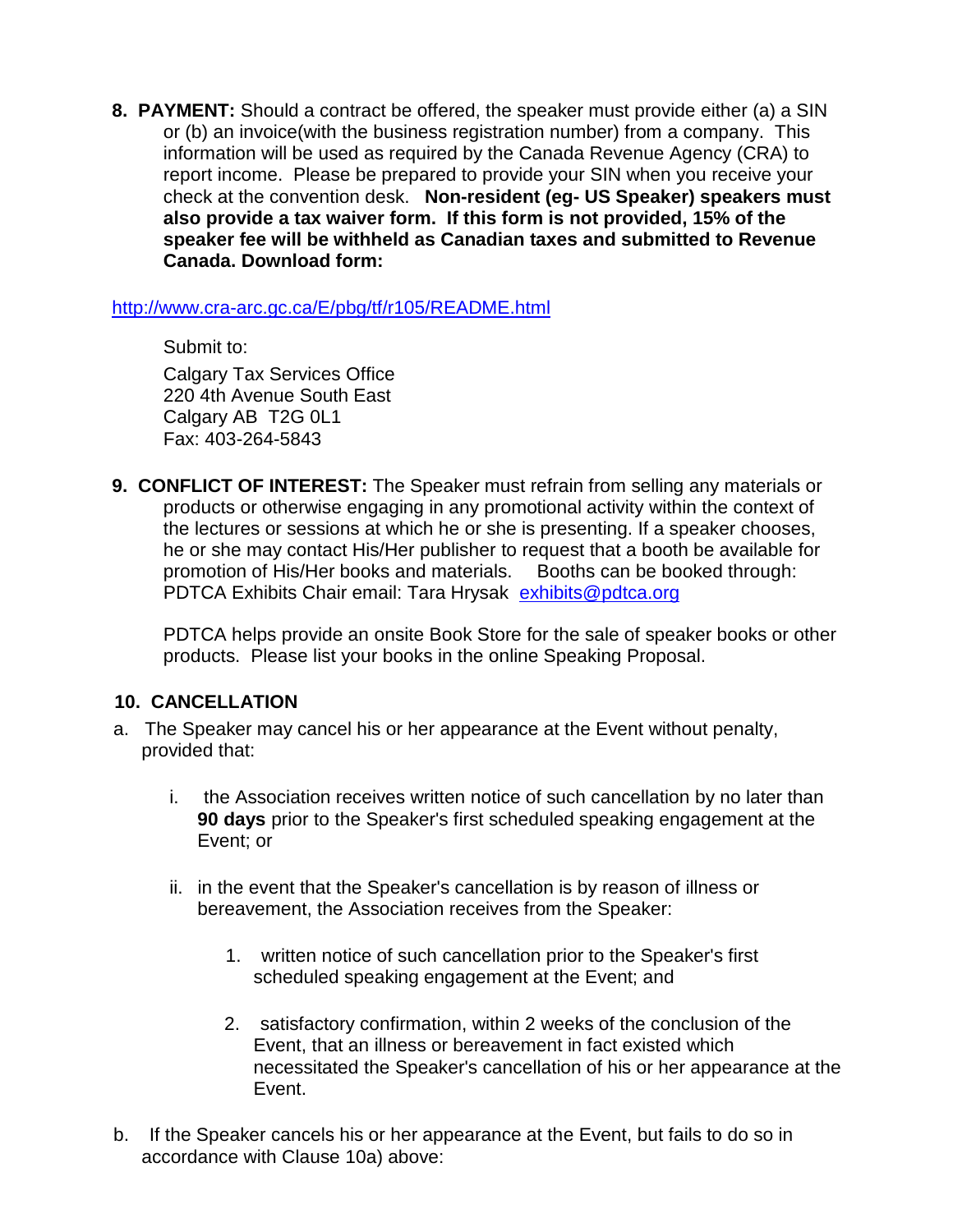- i. the Speaker will be responsible for the cost incurred by the Association to rent the room in which the Speaker was scheduled to speak, provided that the Association, upon having made reasonable efforts, is unable to arrange for an appropriate replacement speaker; and
- ii. the Speaker will be responsible for all pre-arranged travel and/or accommodation costs (including any additional penalty costs), provided that the Association is unable, through reasonable efforts, to arrange for a replacement speaker to travel and stay in the Speaker's place or otherwise avoid those costs being incurred.
- c. The Association shall communicate to the Speaker in writing by no later than two months after the conclusion of the Event all costs that the Speaker becomes responsible for as a result of his or her cancellation of their appearance at the Event.
- d. Except as otherwise provided in this agreement, the Association will not be responsible for special, incidental, or consequential damages in any circumstances, including circumstances arising from the Association's cancellation of the Event or the Speaker's session(s) for any reason or at any time whatsoever.
- e. If the Association cancels the Event or the Speaker's session(s), the Association will be responsible for the pre-arranged travel and/or accommodation costs (including any additional penalty costs) of the Speaker that are associated with the Speaker's intended engagement at the Event, provided that neither of the parties is able, through reasonable efforts, to arrange for those costs to be avoided.
	- f. If the Association cancels the Event or the Speaker's session(s), the Association will not be responsible for payment of any honorarium or appearance fee that the Speaker would have received pursuant to this contract had the Event or session(s) not been cancelled.
	- g. If the Association cancels the Event or the Speaker's session(s), the Association may, at its discretion, compensate the Speaker for all or part of the costs that the Speaker incurred in preparation for the Event or otherwise. Such compensation by the Association will not be construed to be a waiver of the Association's rights under clause 10(f) of this agreement or otherwise stop them from relying on those rights.
	- h. Any monies payable between the parties, either for honorarium, reimbursement of expenses or otherwise, must be paid in full by no later than two months after the amount owing has been properly communicated to the other party pursuant to the terms of this agreement, and will not be paid before the Event.

**11. PERSONAL INFORMATION -** The Alberta Teachers'™ Association requires the information contained on this form in order to conduct the professional and business affairs of its membership and will collect, use and disclose the personal information about you accordingly. For inquiries, objections or concerns about how the Personal